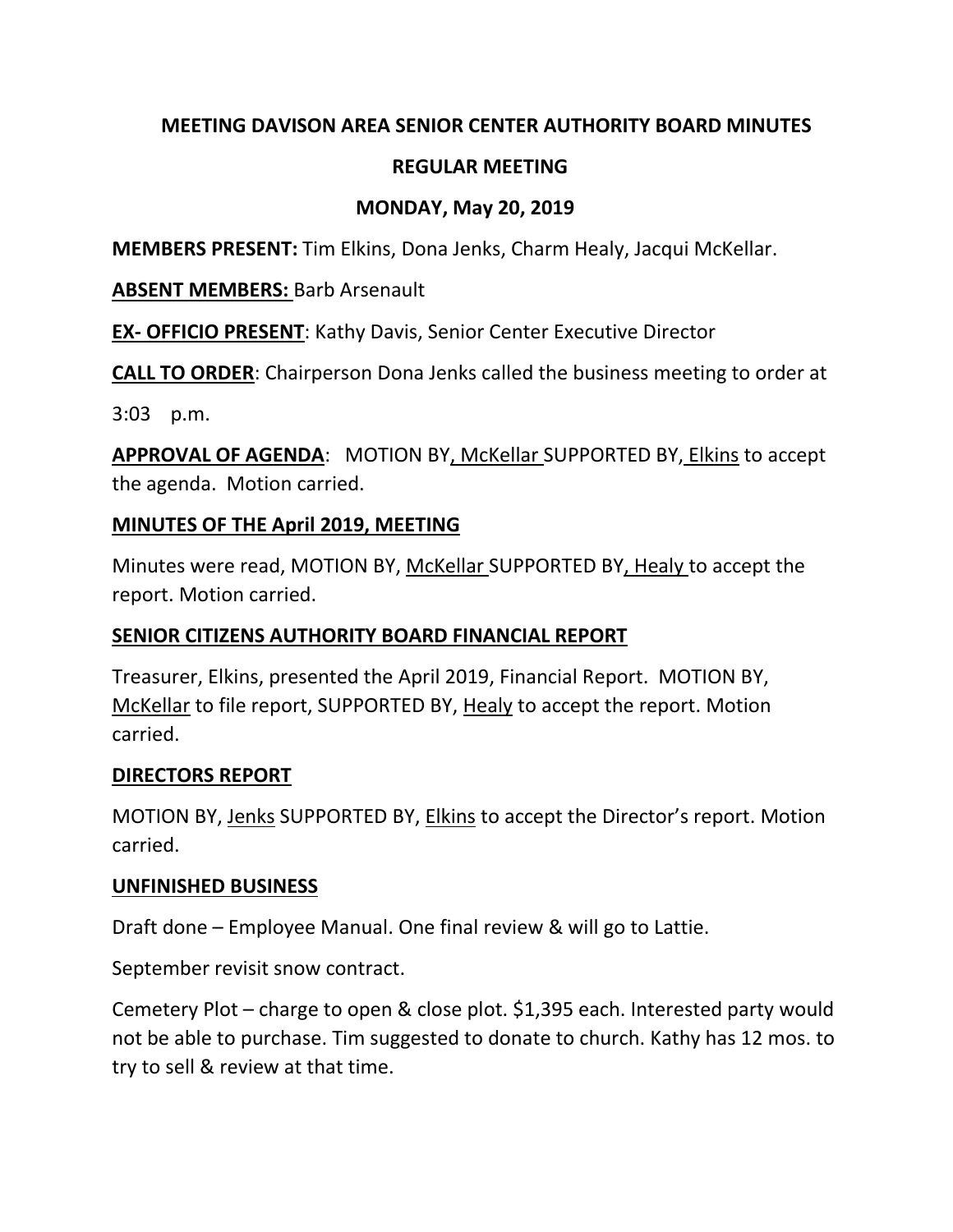# MOTION BY, McKellar SUPPORTED BY, Elkins

#### **NEW BUSINESS**

Budget Report – approved the 2018-2019 budget amendment in the amount of \$4,502 as recommended.

MOTION BY, McKellar SUPPORTED BY, Healy Motion carried.

ROLL CALL: Healy - Yes

Elkins – Yes

Jenks – Yes

McKellar – Yes

Proposed Budget – MOTION BY, McKellar SUPPORTED BY, Healy

ROLL CALL: Healy – Yes

Elkins – Yes

Jenks – Yes

McKellar - Yes

Comments:

Lawncare – Kathy picked Jack & the Beanstalk - 2018 season. \$15.00 less than Diane charged. One year contract – mow once a week \$65.00 weekly.

Handicapped switch – is now working – so not going to fix what is not broken.

Balance in Checking acct. \$86,000  $Trip$  acct.  $$10,900$ Memorial acct. \$14,000

Question "Audit" in 2021 the senior center could choose to use county to do audit. They only charge \$2000. Need to notify county by April 2020. Call prior to notify them & check on cost.